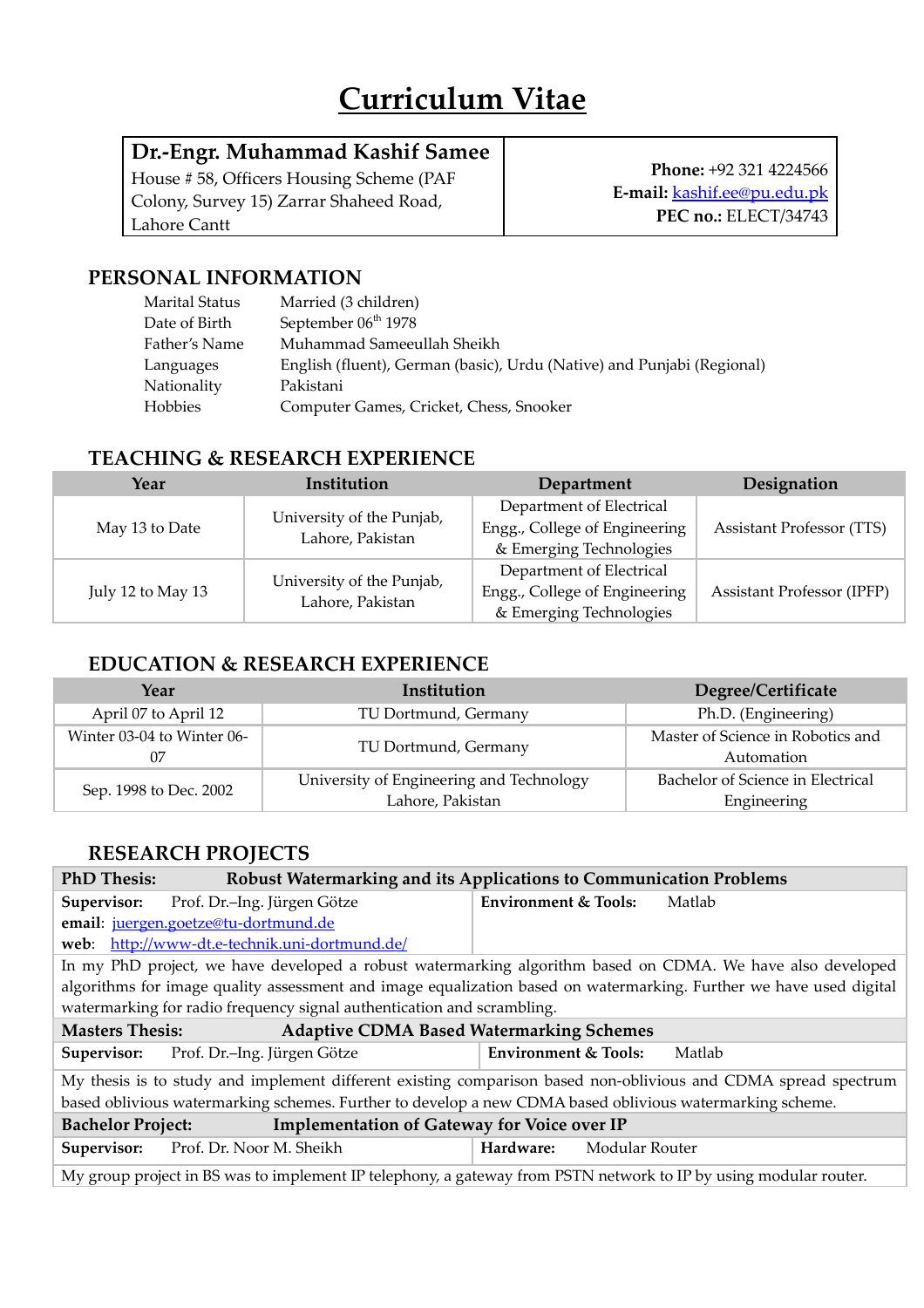#### **RESEARCH INTERESTS**

## **Fields A brief description**

Digital Watermarking Watermarking of images, audios, videos and radio frequency signals.

Signal and Image Processing Image quality assessment, compression and equalization.

# **MEMBER OF PROFESSIONAL ORGANIZATIONS**

#### **1. IEEE**

Member for 15 years.

#### **TOOLS**

| Languages | Tools     | <b>Operating System</b> |
|-----------|-----------|-------------------------|
| Assembly  | Matlab    | Windows (all versions)  |
| Verilog   | Latex     | Linux                   |
| lava      | MS Office |                         |

#### **PUBLICATIONS**

| 1. BOOKS        |                                                                                   |                         |                                    |
|-----------------|-----------------------------------------------------------------------------------|-------------------------|------------------------------------|
| Author(s)       | Title                                                                             | <b>Identifiers</b>      | <b>Publisher, Publication Date</b> |
| 1. M. K. Samee: | Robust, Watermarking and<br><i>its Applications to</i><br>Communication Problems, | ISBN: 978-3-659-55622-7 | LAP Lambert, June 2014.            |

| 2. JOURNALS |                                                                                              |                                                                                                                    |                                    |  |
|-------------|----------------------------------------------------------------------------------------------|--------------------------------------------------------------------------------------------------------------------|------------------------------------|--|
| Author(s)   | <b>Title</b>                                                                                 | Journal, Identifiers                                                                                               | <b>Publisher, Publication Date</b> |  |
| J. Götze:   | 1. M. K. Samee and <i>Channel Equalization using</i><br>Watermark as a Training<br>Sequence, | Advances in Radio Science, Vol. 9,<br>Page(s): 179-185, ISSN: 1684-9965,                                           | Copernicus, 2011.                  |  |
| J. Götze:   | 2. M. K. Samee and   CDMA Based Reversible<br>and Blind Watermarking<br>Scheme for Images,   | International Journal of Future<br>Computer and Communication, Vol. 2,<br>No. 2, Page(s):138-141, ISSN: 2010-3751, | IJFCC, April 2013.                 |  |

| 3. PEER-REVIEWED PROCEEDINGS                                |                                                                                   |                                                                                                                                        |                                                                                                                                |                                          |
|-------------------------------------------------------------|-----------------------------------------------------------------------------------|----------------------------------------------------------------------------------------------------------------------------------------|--------------------------------------------------------------------------------------------------------------------------------|------------------------------------------|
| Author(s)                                                   | <b>Title</b>                                                                      | Conference                                                                                                                             | <b>Identifiers</b>                                                                                                             | Publisher,<br><b>Publication</b><br>Date |
| 1. M. K. Samee,<br>and J. Götze:                            | Increased Robustness and<br>Security of Digital<br>Watermarking Using<br>DS-CDMA, | 7 <sup>th</sup> IEEE International<br>Symposium on Signal<br>Processing and Information<br>Technology, (ISSPIT 2007),<br>Cairo, Egypt, | Page(s): 185 - 189<br>E-ISBN: 978-1-4244-1835-0<br>Print ISBN: 978-1-4244-1835-0<br><b>INSPEC Accession Number:</b><br>9863479 | IEEE,<br>Dec. 2007.                      |
| 2. M. K. Samee,<br>J. Götze, S. J.<br>Ruan and Y.T.<br>Pai: | Digital Watermarking:<br>Spreading Code versus<br>Channel Coding,                 | 3rd International Symposium<br>on Communications, Control<br>and Signal Processing (ISCCSP<br>2008), St. Julians, Malta,               | Page(s): $1409 - 1412$<br>Print ISBN: 978-1-4244-1687-5<br><b>INSPEC Accession Number:</b><br>10044780                         | IEEE,<br><b>March 2008.</b>              |
| 3. M. K. Samee<br>and J. Götze:                             | Blind Equalization using<br>Digital Watermarking,                                 | 4th International Symposium<br>on Communications, Control<br>and Signal Processing (ISCCSP)<br>2010), Limassol, Cyprus,                | Page(s): $1 - 4$<br>Print ISBN: 978-1-4244-6285-8<br><b>INSPEC Accession Number:</b><br>11305977                               | IEEE,<br><b>March 2010.</b>              |